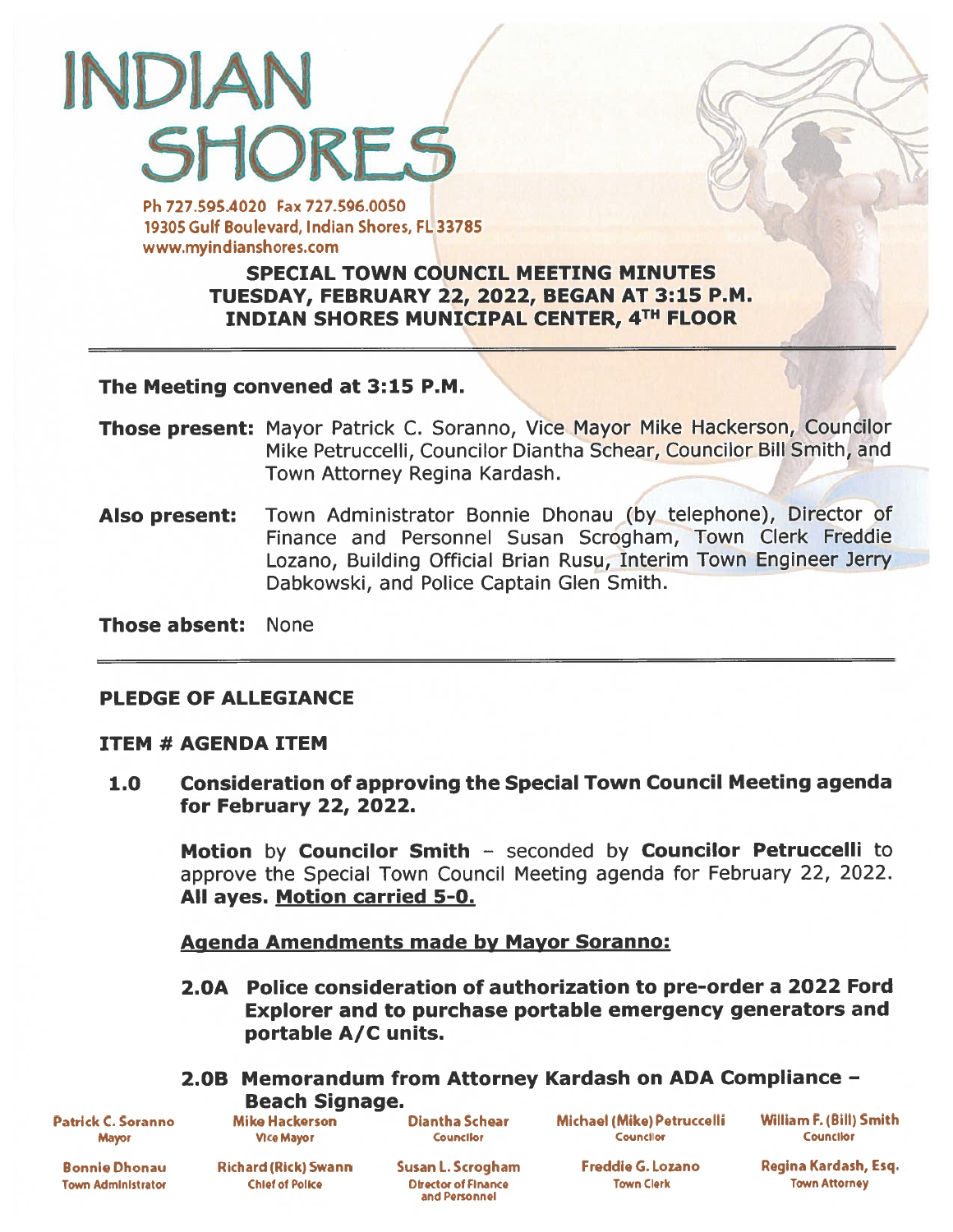Motion by Vice Mayor Hackerson - seconded by Councilor Petruccelli to approve the Special Town Council Meeting agenda for February 22, 2022, as amended. All ayes. Motion carried 5-0.

#### 2.0 Comments from the public on any agenda item. None.

#### AGENDA AMENDMENTS

2.OA Police consideration of authorization to pre-order <sup>a</sup> 2022 Ford Explorer and to purchase portable emergency generators and portable air conditioning units.

**Captain Smith** explained that due to vehicles being on backorder and reduced delay of the vehicle's delivery, the dealership recommended sending <sup>a</sup> letter of intent to purchase <sup>a</sup> vehicle next year. No down paymen<sup>t</sup> or security deposit is needed.

Before prices increase and supplies run out, Emergency Operations is submitting <sup>a</sup> reques<sup>t</sup> to purchase portable generators and air conditioners as backup units in preparation for the hurricane season.

Motion by Councilor Schear - seconded by Vice Mayor Hackerson to approve the pre-order purchase of <sup>a</sup> 2022 Ford Explorer and portable emergency generators and portable air conditioning units.

# Council polled. All ayes. Motion carried 5-0.

2.OB Memorandum from Attorney Kardash on ADA Compliance — Beach Signage.

(This item was addressed after agenda item 4.0.)

#### 3.0 PUBLIC HEARING: RESOLUTION 03-2022

A RESOLUTION OF THE TOWN OF INDIAN SHORES, FLORIDA, ESTABLISHING AN AD HOC AUDITOR SELECTION COMMITTEE; PROVIDING FOR REPEAL OF RESOLUTIONS OR PARTS OF RESOLUTIONS INCONSISTENT HEREWITH; PROVIDING FOR SEVERABILITY; PROVIDING FOR AN EFFECTIVE DATE.

Attorney Kardash read Resolution 03-2022 by title and noted that the motion to approve this would be to include the amendment that provides for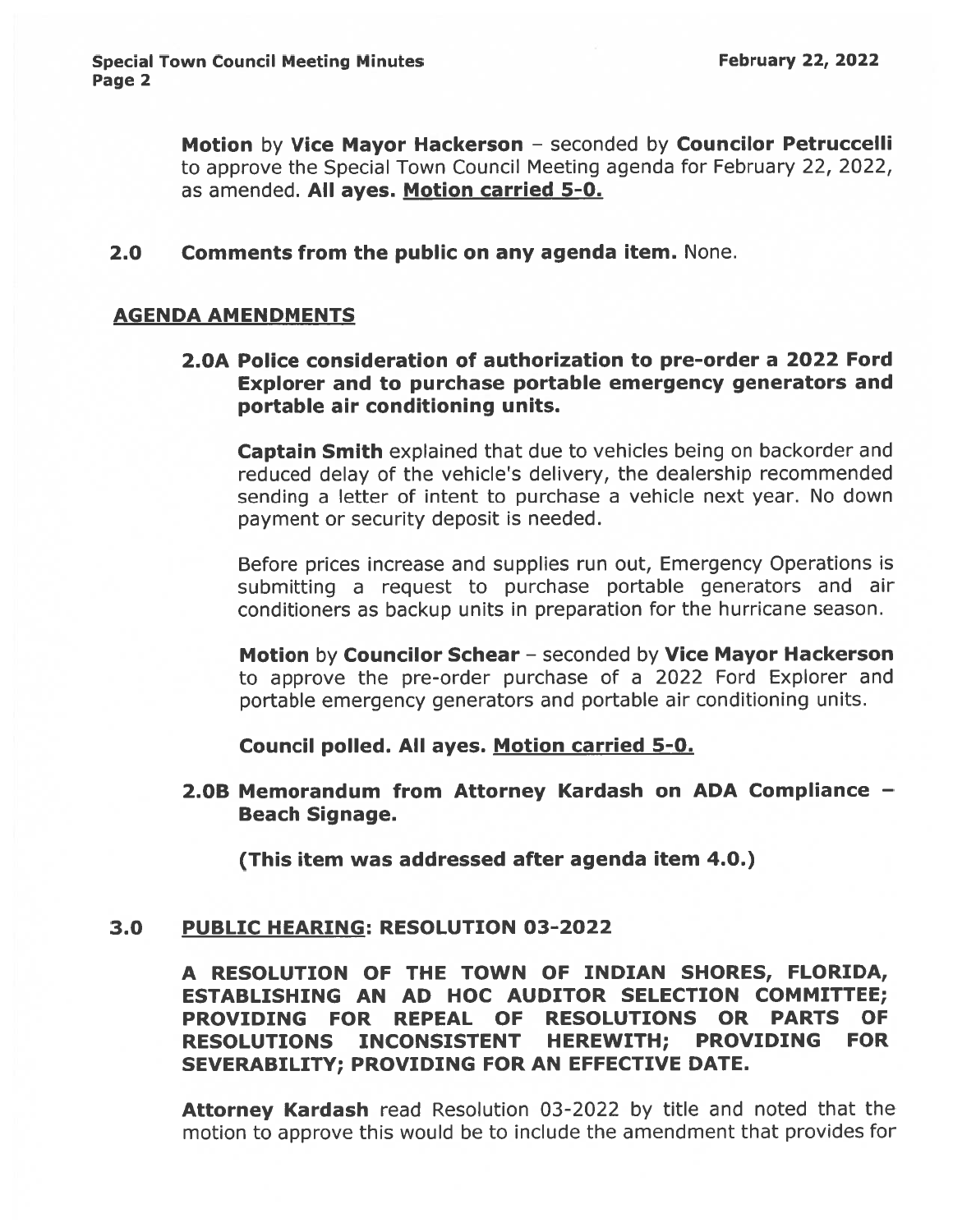#### Special Town Council Meeting Minutes **February 22, 2022** Page 3

Council Schear as Chair of the committee and Vice Mayor Hackerson as the Alternate Chair

Mayor Soranno listed the qualified candidates for consideration and would like their names included in the amended resolution:

- Noelle Daniel
- Michael Howard
- Mark McKee
- .—Rita Morcau
- Candiss Rinker
- Claudia Riva (Alternate 1)
- John Schilthuis (Alternate 2)

Mayor Soranno opened the floor for public comments, which there were none.

Motion by Vice Mayor Hackerson — seconded by Councilor Petruccelli to approve Resolution 03-2022 as amended to include Councilor Schear as Committee Chair, Vice Mayor Hackerson as Alternate Chair, and to list the names of the approved Committee candidates.

# Council polled. All ayes. Motion carried 5-0.

# 4.0 PUBLIC HEARING: Quasi-Judicial

Consideration of <sup>a</sup> reques<sup>t</sup> for <sup>a</sup> Site Plan Review from Hendershot General Contractors, LLC, to construct <sup>a</sup> duplex residence with two stories over parking at 19914 Gulf Boulevard, Units <sup>2</sup> and 3, Indian Shores, FL 33785, Parcel ID. 24-30-14-42912-001-0440.

Motion by Councilor Smith – seconded by Councilor Schear to table and continue the Site Plan Review reques<sup>t</sup> for 19914 Gulf Blvd., Units 2 and 3, at the March 8, 2022, Planning, Zoning and Building Committee and Town Council meetings. All ayes. Motion carried 5-0.

Following the motion, <sup>a</sup> conversation ensued on why the approva<sup>l</sup> of this property's site <sup>p</sup>lan had been prolonged. In addition to <sup>a</sup> lack of <sup>a</sup> quorum at the earlier Planning, Zoning and Building (PZB) Committee Quasi-Judicial Hearing, reasons such as flood elevation and <sup>a</sup> narrow drive aisle were briefly discussed. The contractor advised Mr. Dabkowski of the delayed delivery of the rock bed supplies. The contractor stated that installation of the drainage system would resume when the supplies arrive. Items of concern for this site <sup>p</sup>lan have been addressed, and Mr. Dabkowski's most current letter recommends its approval.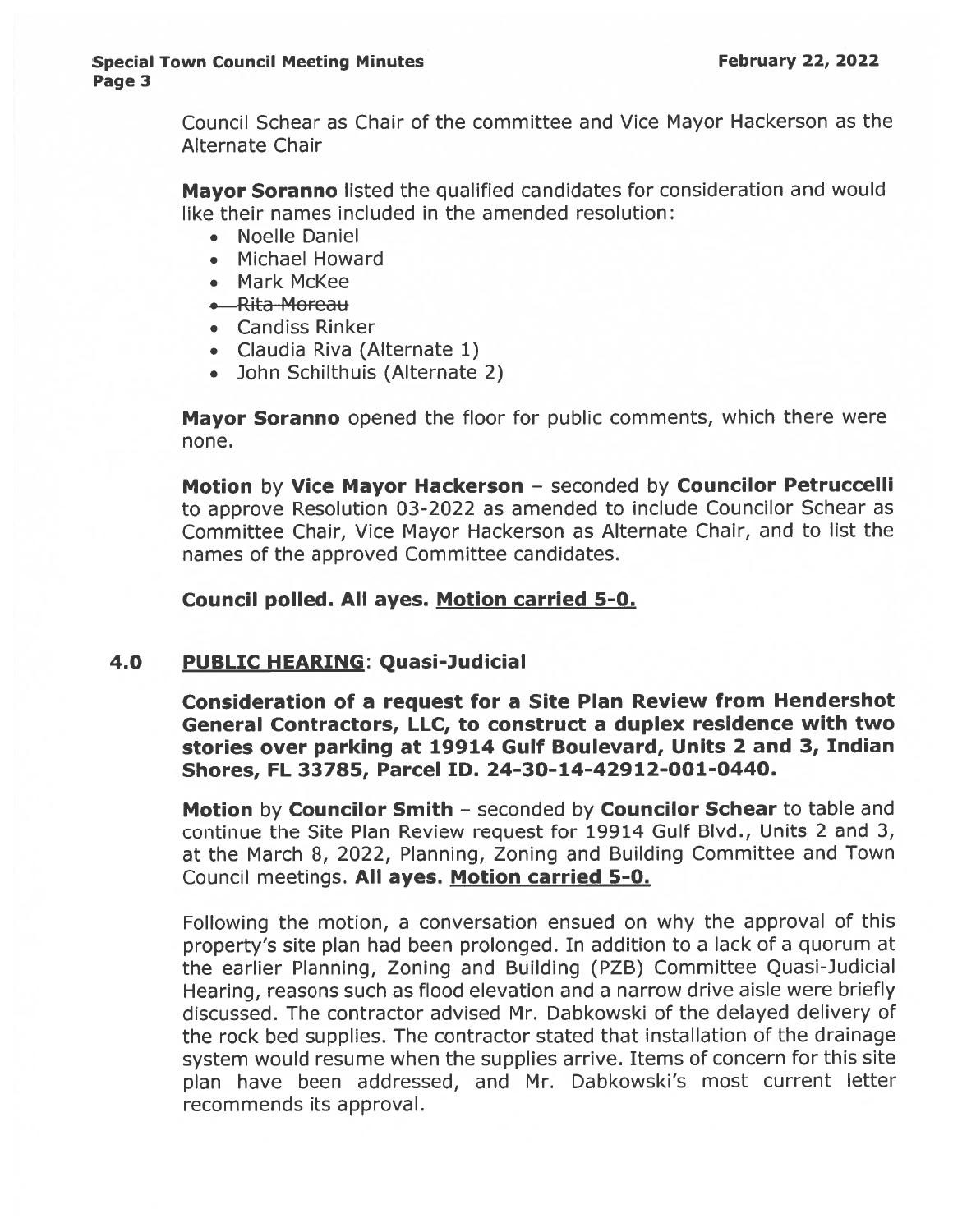Due to conversations on certain specifics of this property, Attorney Kardash requested that the minutes of this meeting be included as par<sup>t</sup> of the record for the March 8 Quasi-Judicial Hearing as ex parte disclosure.

Lastly, the number of PZB Committee Alternate Citizen Members will be reviewed to determine if the number of alternates should be increased to ensure <sup>a</sup> quorum for future meetings.

Motion by Councilor Smith - seconded by Councilor Schear to table and continue the Site Plan Review reques<sup>t</sup> for 19914 Gulf Blvd., Units 2 and 3, at the March 8, 2022, Planning, Zoning and Building Committee and Town Council meetings.

Council polled. All ayes. Motion carried 5-0.

# AGENDA AMENDMENT

# 2.OB Memorandum from Attorney Kardash on ADA Compliance —Beach Signage.

Attorney Kardash is seeking authorization to amend the Town's 1979 ordinance regarding animals. The amendment provides an exemption to allow for service animals on the beach. If authorized, the first reading of the amended ordinance will be at the March 8, 2022, Town Council Meeting.

Motion by Vice Mayor Hackerson - seconded by Councilor Petruccelli authorizing Attorney Kardash to amend the Town's animal ordinance to provide an exemption for service animals on the beach.

# Council polled. All ayes. Motion carried 5-0.

5.0 Consideration of Memorandum of Understanding (MOU) between the Town of Indian Shores and Forward Pinellas for Special Planning Project No. 2022-1 — Town of Indian Shores Evaluation and Appraisal Review (EAR).

Attorney Kardash mentioned that this MOU is for Forward Pinellas Planning Analyst Nousheen Rahman to make statutory updates to the Town's Comprehensive Plan. <sup>A</sup> capital and maintenance <sup>p</sup>lan will be incorporated to